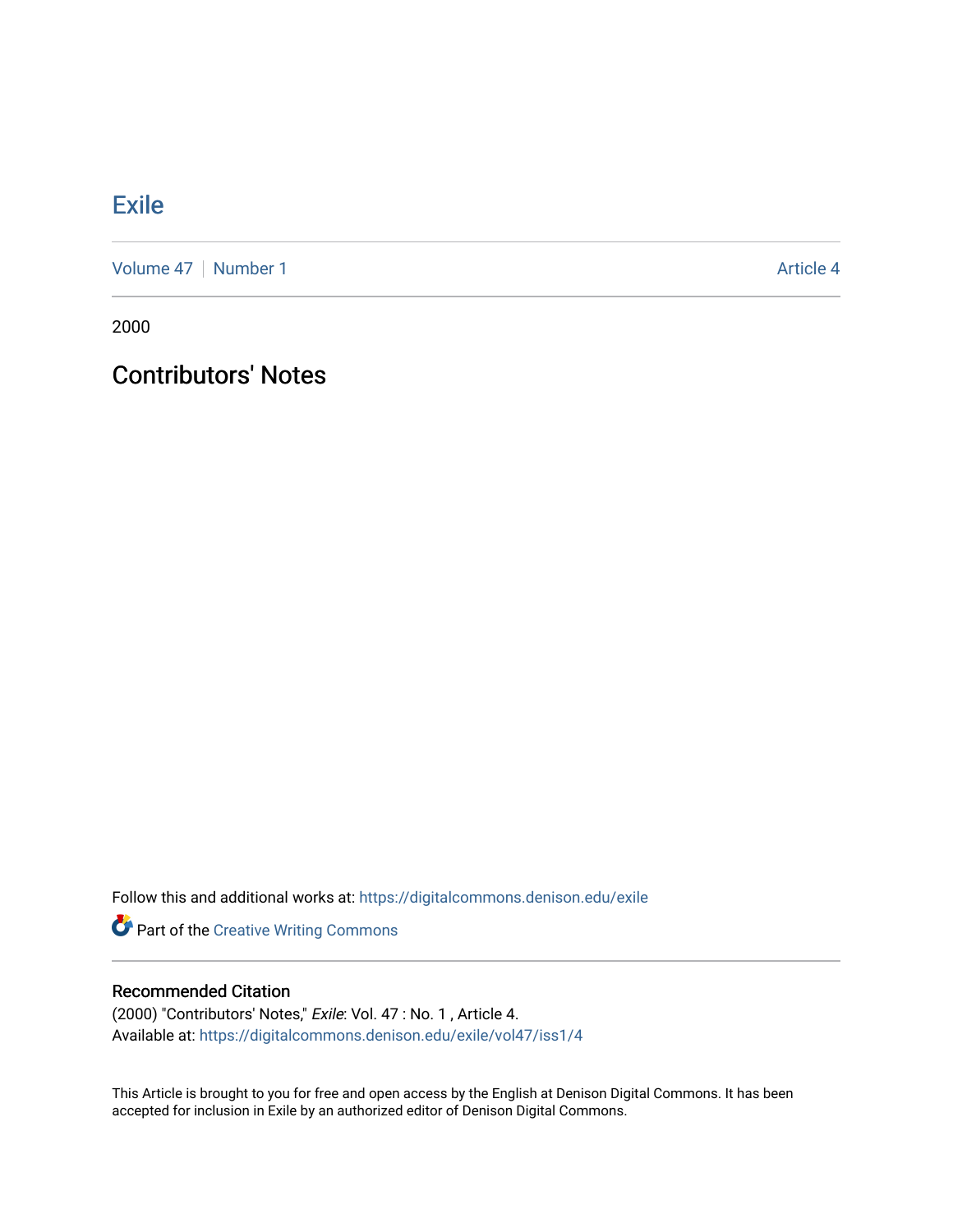## **Contributor's Notes**

Mary Ann T. Davis is a last semester senior (finally) English Writing major from Louisvile. Kentucy. As all of her pithy statements have been exhausted for the moment, here's something from Adrienne Rich: "Politics is the moment when a feeling enters the body. By which I mean, poitics is the efoort to find ways of humanely dealing with each other."

Tom Hankinson is a junior double major in philosophy and English. His work is sponsored by various mulitnational corporate interests whoe product lines can be found at www.kerplunk.com.

Jessica Kramer is an English (Writing) major from Louisville, KY.

Katie Kroner is a Senior English Writing and Communication double major from Cincinati, Ohio.

Chris Million is a Junior English (Writing) major from Worthington, Ohio. He is particularly indebted to the J.R. Reynolds Young Writers Workshop he attended before his first year at Denison. His Young Scholar's Project this summer, entitled "The Children by the Road," consisted of poems and essays on twentieth century poetry.

Derek Mong, a freshman English major hailing from an undisclosed Cleveland suburb, remains readily convinced by the "unreality of reality, a promise that the rock of the world was founded securely on a fairy's wings." When Derek is not quoting F. Scott Fitzgerald ad naseum, he can be found on the library's fifth floor, rummaging through art books, grape juice nearby. Please don't disturb him. He'll easily knaw on your ear or a little gray kitten. To all the folks who've made Denison his home: you people are beautiful. Love and wet kisses.

Alan Palmer is an Indianapolis, Indiana resident. As a junior Englsih Major, Art Minor, his most influential artistic and literary influences are Salvador Sali and Hunter S. Thompson.

Geoff Peart is a junior psychology major, art/economics minor. On a rainy Sunday, he loves to cudddle up under a blanket and read a good book. If elected president, Geoff would create world peace and end world hunger. His biggest influences have been Hopper, Magritte, Rembrandt, and his high school art teacher.

Brad Reed spent the greater part of his first 21 years thinking he was cool. Upon learning that he was, in fact, uncool, he decided to submit a story to Exile. This is the second work of Mr. Reed's published in Exile. He hopes that everyone out there reading his biography is doing well and gets what they want for Christmas, Chanukah, etc. Mr. Reed believes that good writing constitutes "anything I write." He still does not regret voting for Ralph Nader.

Daniel Rohrer majors in English (Writing) and Religion. He was born near Canton, Ohio, and now lives in Harpster, Ohio. He writes narrative, poetry, and music. "Twelfth Street, Canton" emerged from Dr. David Baker's English 237 class in the spring of 2000, and appears as a result of his encouragement.